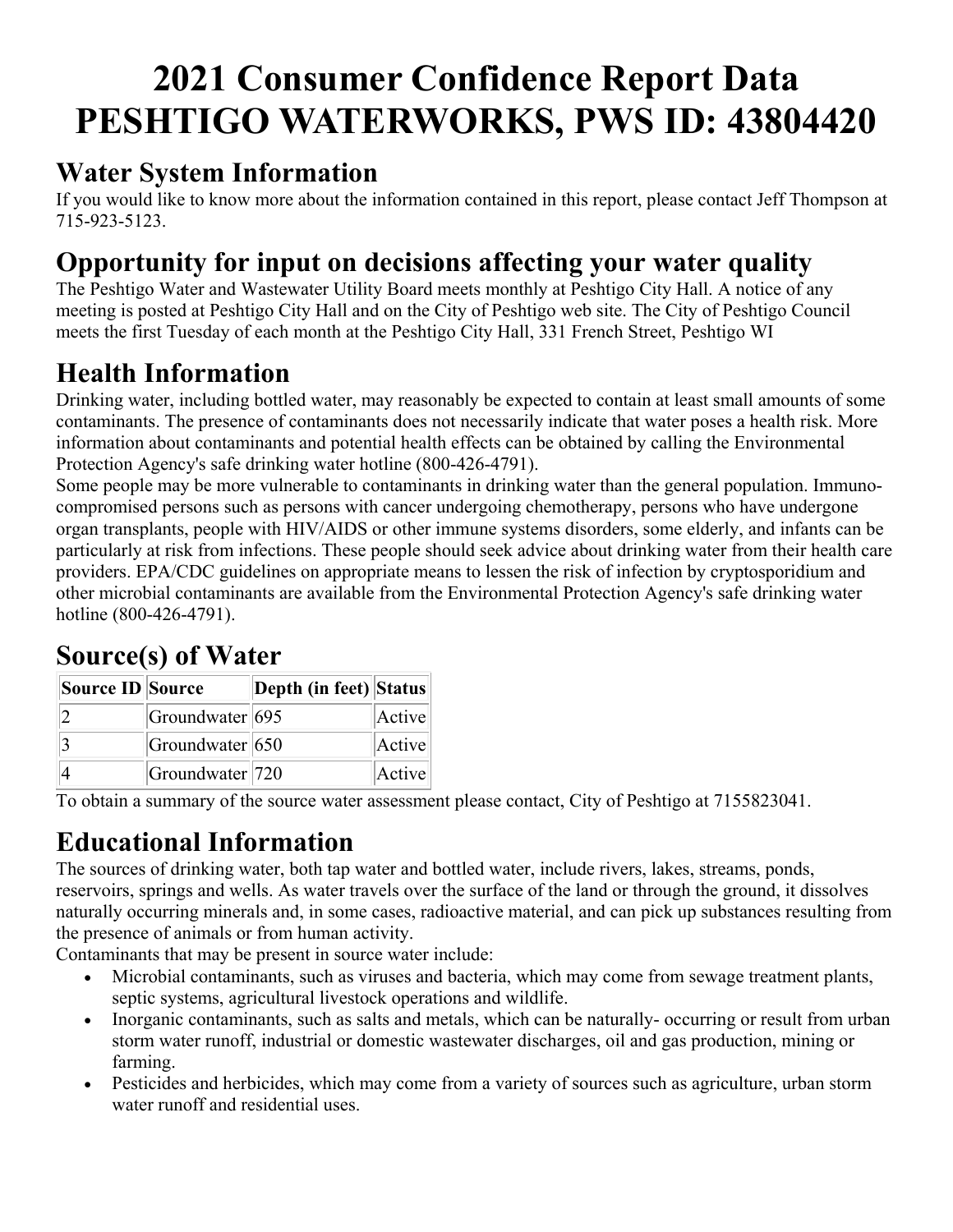- Organic chemical contaminants, including synthetic and volatile organic chemicals, which are byproducts of industrial processes and petroleum production, and can also come from gas stations, urban stormwater runoff and septic systems.
- Radioactive contaminants, which can be naturally occurring or be the result of oil and gas production and mining activities.

In order to ensure that tap water is safe to drink, EPA prescribes regulations that limit the amount of certain contaminants in water provided by public water systems. FDA regulations establish limits for contaminants in bottled water, which shall provide the same protection for public health.

### **Definitions**

### **Term Definition**

- Action Level: The concentration of a contaminant which, if exceeded, triggers treatment or other requirements which a water system must follow.
- McL Maximum Contaminant Level: The highest level of a contaminant that is allowed in drinking water. MCLs are set as close to the MCLGs as feasible using the best available treatment technology.

MCLG Maximum Contaminant Level Goal: The level of a contaminant in drinking water below which there is no known or expected risk to health. MCLGs allow for a margin of safety.

- pCi/l picocuries per liter (a measure of radioactivity)
- ppm parts per million, or milligrams per liter (mg/l)
- ppb parts per billion, or micrograms per liter (ug/l)

### **Detected Contaminants**

Your water was tested for many contaminants last year. We are allowed to monitor for some contaminants less frequently than once a year. The following tables list only those contaminants which were detected in your water. If a contaminant was detected last year, it will appear in the following tables without a sample date. If the contaminant was not monitored last year, but was detected within the last 5 years, it will appear in the tables below along with the sample date.

### **Disinfection Byproducts**

| <b>Contaminant</b><br>$ $ (units) | <b>Site</b>     | $\bigg\  \text{MCL} \bigg\  \text{MCLG} \bigg\  \begin{matrix} \text{Level} \ \text{Found} \end{matrix}$ |      |      | <b>Sample Date</b><br>Range (if prior to<br>$ 2021\rangle$ |    | Violation Typical Source of                       |
|-----------------------------------|-----------------|----------------------------------------------------------------------------------------------------------|------|------|------------------------------------------------------------|----|---------------------------------------------------|
| $HAA5$ (ppb)                      | THM3 60         | 60                                                                                                       |      |      |                                                            | No | $ By$ -product of drinking<br>water chlorination  |
| $\text{TTHM}$ (ppb)               | <b>TTHM3 80</b> | $ 0\rangle$                                                                                              | 13.0 | 13.0 |                                                            | No | $\ $ By-product of drinking<br>water chlorination |

### **Inorganic Contaminants**

| <b>Contaminant</b><br>$ $ (units) |    | $\ $ Site $\ $ MCL $\ $ MCLG $\ $ revel | Found | Range                | Sample<br>Date (if<br>prior to<br>2021) |                        | Violation Typical Source of<br>Contaminant                                                          |
|-----------------------------------|----|-----------------------------------------|-------|----------------------|-----------------------------------------|------------------------|-----------------------------------------------------------------------------------------------------|
| <b>BARIUM</b><br>(ppm)            |    |                                         | 0.046 | $ 0.020 -$<br> 0.046 | 8/5/2020                                | $\overline{\text{No}}$ | Discharge of drilling wastes;<br>Discharge from metal<br>refineries; Erosion of natural<br>deposits |
| <b>FLUORIDE</b><br>(ppm)          | 14 |                                         | 0.8   | $ 0.4 -$<br>0.8      | 8/5/2020                                | $\overline{\text{No}}$ | Erosion of natural deposits;<br>Water additive which promotes                                       |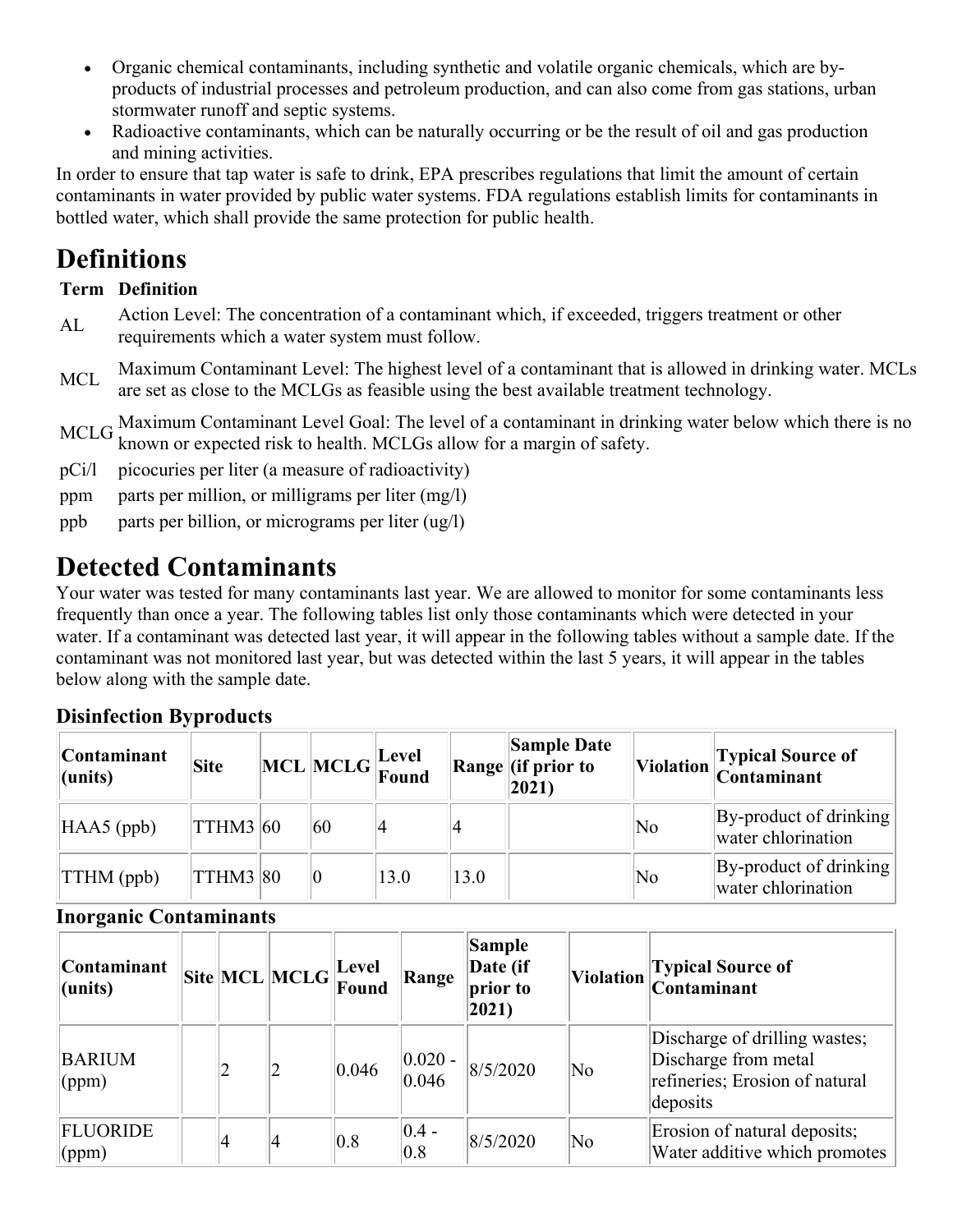| Contaminant<br>$ $ (units)      |         | $\boxed{\text{Site}}\boxed{\text{MCL}}\boxed{\text{MCLG}}\boxed{\text{Level}}$ |       | Range              | Sample<br>Date (if<br>prior to<br>$ 2021\rangle$ |    | Violation Typical Source of<br>Contaminant                           |
|---------------------------------|---------|--------------------------------------------------------------------------------|-------|--------------------|--------------------------------------------------|----|----------------------------------------------------------------------|
|                                 |         |                                                                                |       |                    |                                                  |    | strong teeth; Discharge from<br>fertilizer and aluminum<br>factories |
| <b>SODIUM</b><br>$\gamma$ (ppm) | $\ln/a$ | $\ln/a$                                                                        | 25.00 | $ 9.60 -$<br>25.00 | 8/5/2020                                         | No | $\ln/a$                                                              |

| Contaminant<br>$ $ (units)      | <b>Action</b><br>Level | <b>MCLG</b>     | 90th<br>Percentile<br>Level<br>Found | $#$ of<br><b>Results</b>                                             | <b>Sample</b><br>Date (if<br>prior to<br>$ 2021\rangle$ | <b>Violation</b> | <b>Typical Source of</b><br>Contaminant                                                                            |
|---------------------------------|------------------------|-----------------|--------------------------------------|----------------------------------------------------------------------|---------------------------------------------------------|------------------|--------------------------------------------------------------------------------------------------------------------|
| <b>COPPER</b><br>$\gamma$ (ppm) | $AL=1.3$               | 1.3             | 0.0880                               | $\vert 0$ of 20<br>results were<br>above the<br>action<br>level.     | 8/26/2020                                               | No               | Corrosion of household<br>plumbing systems;<br>Erosion of natural<br>deposits; Leaching from<br>wood preservatives |
| $LEAD$ (ppb)                    | $AL=15$                | $\vert 0 \vert$ | 1.60                                 | $ 0 \text{ of } 20$<br>results were<br>above the<br>action<br>level. | 8/27/2020                                               | No               | Corrosion of household<br>plumbing systems;<br>Erosion of natural<br>deposits                                      |

#### **Radioactive Contaminants**

| $\begin{array}{ c c c c c } \hline \textbf{Contininant (units)} & \textbf{Site} & \textbf{MCL} & \textbf{MCLG} & \textbf{Eevel} \\ \hline \end{array}$ |    |     |                 | <b>Sample Date</b><br>Range $\left\vert$ (if prior to<br>$ 2021\rangle$ |    | Violation Typical Source of<br>Contaminant |
|--------------------------------------------------------------------------------------------------------------------------------------------------------|----|-----|-----------------|-------------------------------------------------------------------------|----|--------------------------------------------|
| <b>GROSS ALPHA,</b><br>EXCL. R & U $(pCi/l)$                                                                                                           | 15 |     | $ 0.2 -$<br>1.3 |                                                                         | No | Erosion of natural<br>deposits             |
| $\vert$ RADIUM, $(226 +$<br> 228)(pCi/l)                                                                                                               |    | 2.9 | $ 0.9 -$<br>2.9 |                                                                         | No | Erosion of natural<br>deposits             |

### **Contaminants with a Health Advisory Level or a Secondary Maximum Contaminant Level**

The following tables list contaminants which were detected in your water and that have either a Health Advisory Level (HAL) or a Secondary Maximum Contaminant Level (SMCL), or both. There are no violations for detections of contaminants that exceed Health Advisory Levels, Groundwater Standards or Secondary Maximum Contaminant Levels. Secondary Maximum Contaminant Levels are levels that do not present health concerns but may pose aesthetic problems such as objectionable taste, odor, or color. Health Advisory Levels are levels at which concentrations of the contaminant present a health risk.

| <b>Continant</b><br>$ $ (units)   | SMCL <br>$\overline{\text{Site}}$ $\overline{\text{[Spin]}_{(ppm)}}$ | <b>HAL</b><br>$\vert$ (ppm) | <b>Level</b><br>Found | Range              | $\vert$ prior to 2021) | <b>Sample Date (if Typical Source of</b><br>$\sqrt{\frac{1}{10}}$ Contaminant |
|-----------------------------------|----------------------------------------------------------------------|-----------------------------|-----------------------|--------------------|------------------------|-------------------------------------------------------------------------------|
| <b>CHLORIDE</b><br>$\gamma$ (ppm) | 250                                                                  |                             | 40.00                 | $11.00 -$<br>40.00 | 7/11/2017              | Runoff/leaching from natural<br>deposits, road salt, water<br>softeners       |